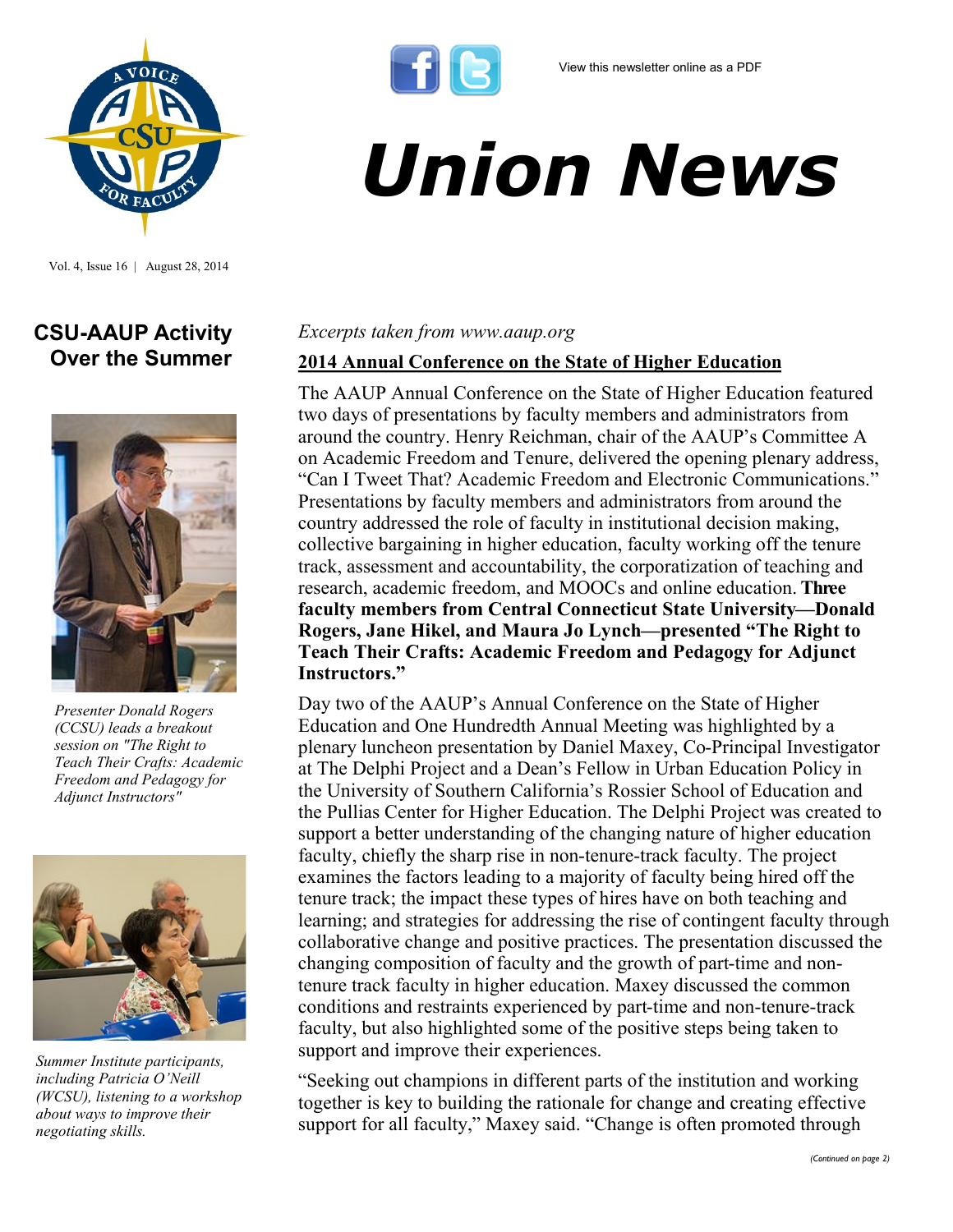collaboration among multiple campus constituencies and stakeholders."

For more information on The Delphi Project, please visit [http://](http://thechangingfaculty.org/) [thechangingfaculty.org/.](http://thechangingfaculty.org/)

Delegates from CSU-AAUP also attended the AAUP-CBC dinner and business meeting, which featured Risa L. Lieberwitz. Her topic was "Expanding Unionization in Private Universities: New Possibilities Pending at the NLRB." Lieberwitz is professor of labor and employment law in the Cornell University School of Industrial and Labor Relations and an associate of the Worker Institute at Cornell. Much of her research has focused on the "corporatization" of colleges and universities and the impact of these developments on academic freedom and the role of higher education in a democratic society. Her current research addresses the role of collective bargaining in higher education in creating contractual protections for academic freedom and faculty governance. Lieberwitz is a longtime activist in faculty governance at Cornell. She is a member of the AAUP's Committee A on Academic Freedom and Tenure.

Delegates to the One Hundredth Annual Meeting of the American Association of University Professors (AAUP) voted on June 14 to place [Northeastern Illinois University](http://www.aaup.org/report/academic-freedom-and-tenure-NEIU) on the AAUP's list of censured administrations. Censure by the AAUP informs the academic community that the administration of an institution has not adhered to generally recognized principles of academic freedom and tenure. With this action, fifty-three institutions are currently on the censure list.

The full list of censured administrations is available at [http://www.aaup.org/](http://www.aaup.org/our-programs/academic-freedom/censure-list/) our-[programs/academic](http://www.aaup.org/our-programs/academic-freedom/censure-list/)-freedom/censure-list/.

The annual meeting approved delegating to the Association's Committee A on Academic Freedom and Tenure the authority to remove [Louisiana State](http://www.aaup.org/sites/default/files/files/LSU_Statement2014.pdf)  [University, Baton Rouge,](http://www.aaup.org/sites/default/files/files/LSU_Statement2014.pdf) from the censure list once the committee can attest that actions are in process at the institution that will ensure the protections of academic due process for full-time faculty members holding contingent appointments.

At the 2013 annual meeting, the Association had taken no action on an investigating committee's report on program closures at the [University of](http://www.aaup.org/sites/default/files/files/UNI_Censure_Deferral_Report.pdf)  [Northern Iowa](http://www.aaup.org/sites/default/files/files/UNI_Censure_Deferral_Report.pdf) (UNI) in order to give the incoming administration time to address the issues raised in the report. In its report on the matter to this year's meeting, Committee A stated that it was closing its file on the investigation, citing favorable testimony from key faculty groups and the UNI administration. The president of the AAUP collective-bargaining chapter wrote that, by working cooperatively, the administration and the faculty had "made significant progress in restoring respect for academic freedom, tenure, and faculty governance at the University of Northern Iowa"

#### **2014 Summer Institute**